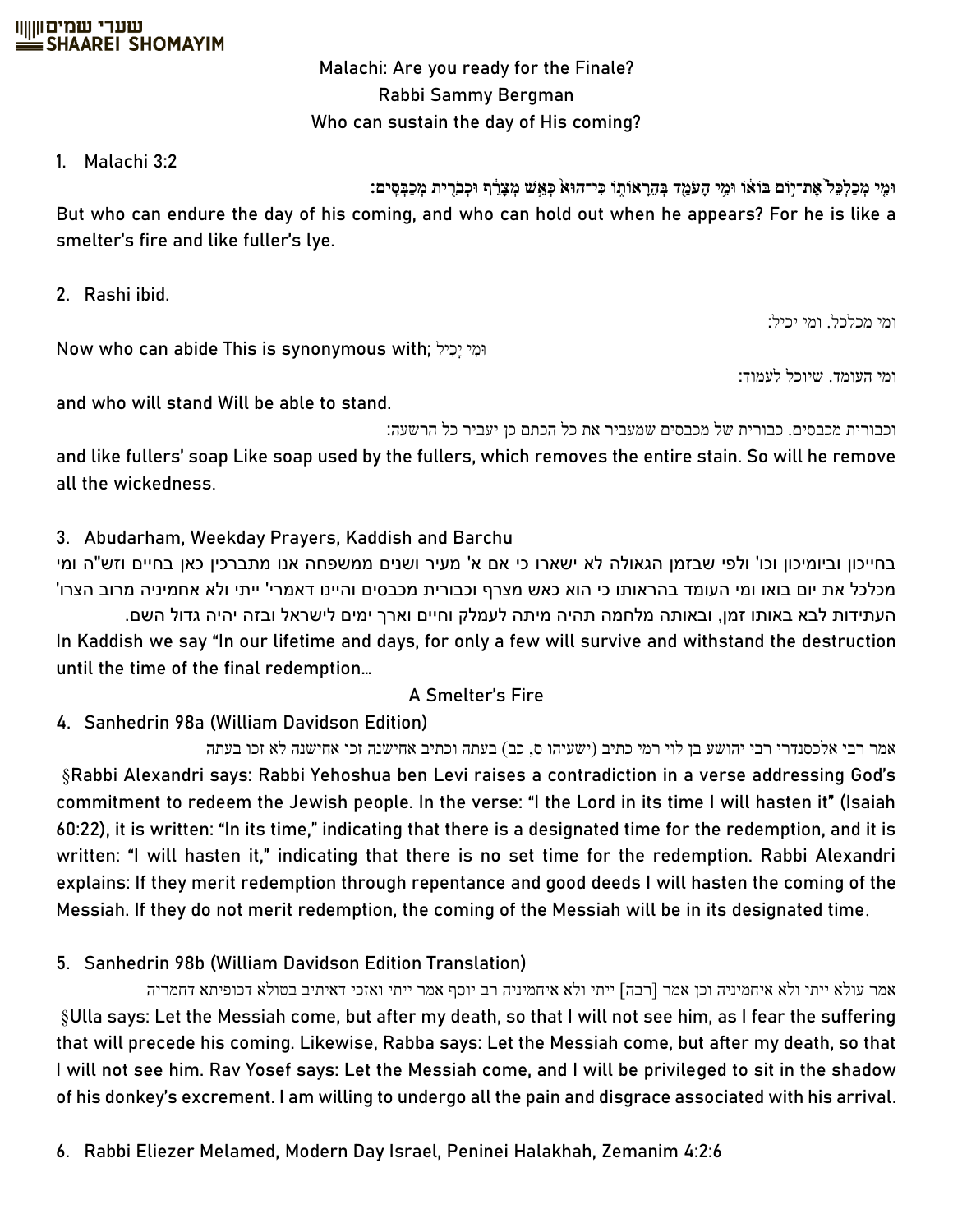Nevertheless, many things still need to be fixed. Unfortunately, we have not yet fully repented, and many Jews have yet to immigrate to Eretz Yisrael. Despite this, the Sages taught that redemption can come in one of two ways. They interpreted the verse, "I the Lord will speed it in due time" (Yeshayahu [60:22\)](/Isaiah.60.22) to means that if we achieve complete repentance, God "will speed it"; i.e., He will hasten the redemption. But if we do not repent fully, the redemption will still come "in due time," through natural processes (San. 98a). That is, even if Israel fails to repent, when the predetermined time for redemption arrives, certain natural processes will begin to unfold. These processes will be full of complications and severe hardships, causing the Jewish people to return to their land and rebuild it. We will proceed from stage to stage in this manner, until the ultimate redemption materializes. These hardships, which stimulate the redemptive process, are called the birth-pangs of the Messiah. The more we strengthen ourselves in the *mitzvot* of settling Eretz Yisrael and penitence, the sweeter and more pleasant these birth-pangs will become (based on Vilna Gaon in Kol Ha-tor). Concerning this type of redemption, the Sages say, "Such is the redemption of Israel: at first little by little, but as it progresses it grows greater and greater" (y. Berakhot 1:1).

# **A Purified Priesthood**

**7. Malachi 3:3-4**

וְיָשַּׁב מְצָרֵף וּמְטַהֵר כֶּ֫טֶף וְטָהַר אֶת־בְּנֵי־לֵוִי וְזַקֵּק אֹתָם כַּזָּהָב וְכַכָּסֶף וְהָיוּ לֵיהֹוֶׂה מַגִּיֹשֵׁי מִנְחָה בִּצְדָקָה:

He shall act like a smelter and purger of silver; and he shall purify the descendants of Levi and refine them like gold and silver, so that they shall present offerings in righteousness.

וְעֵרְבָהׂ לֵיהֹוֵּה מִנְחָת יְהוּדֻה וִירְוּשָׁלֵּ֑ם כִּימֵי עוֹלָּם וּכִשָּׁנָיִם קַדְמֹנִיִּֽת: Then the offerings of Judah and Jerusalem shall be pleasing to the LORD as in the days of yore and in the years of old.

## **8. Abravanel ibid.**

)ד( ואז תערב לה' מנחת יהודה וירושלם אשר שם יהיה בית המקדש כימי עולם כבית אשר בנה שלמה וכשנים קדמוניות כשעשה משה את המשכן כי לא יאמר אז ומנחה לא ארצה מידכם כמו שהוא אומר עתה מפני רשעת הדור. ובתורת כהנים (שמיני מלואים מה, א) דרשו כימי עולם כימי משה שנאמר ותצא אש מלפני ה' ותאכל על המזבח את העולה, וכשנים קדמוניות כימי שלמה שנאמר וכל בני ישראל רואים ברדת האש, ר' אומר כימי עולם כימי נח וכשנים קדמוניות כימי הבל שלא היתה ע"ז בעולם. הנה העירו שבבית ה' העתיד תרד אש מן השמים שלא ירדה בבית שני.

**I Haven't Changed You Haven't Either**

**9. Malachi 3:6-7**

ּכֵּי אֲנִי יְהֹוֶה לָ<sup>ׂ</sup>ֹא שָׁנֵיתִי וְאַתֲם בְּנֵי־יַעֲקֶׂב לָ<sup>ׂ</sup>ֹא כְלִיתֵם:

For I am the LORD—I have not changed; and you are the children of Jacob—you have not ceased to be.

# לְמִימֵּ֫י אֲבְתֵיכֶۢם סַרְתֵּם מֵחָקַי{ וְלָא שָׁמַרְתֶּ֫ם שָׁוּבּוּ אֶלֵי{ וְאֲשִׁוּבָה אֲלֵיכֶם אֲמַר יְהֹוֶה צְבָאָוֹת וַאֲמַרְתֵּם בַּמֵּה נַשְׁוּבּ:

From the very days of your fathers you have turned away from My laws and have not observed them. Turn back to Me, and I will turn back to you—said the LORD of Hosts. But you ask, "How shall we turn back"?

**10. Rashi ibid.**